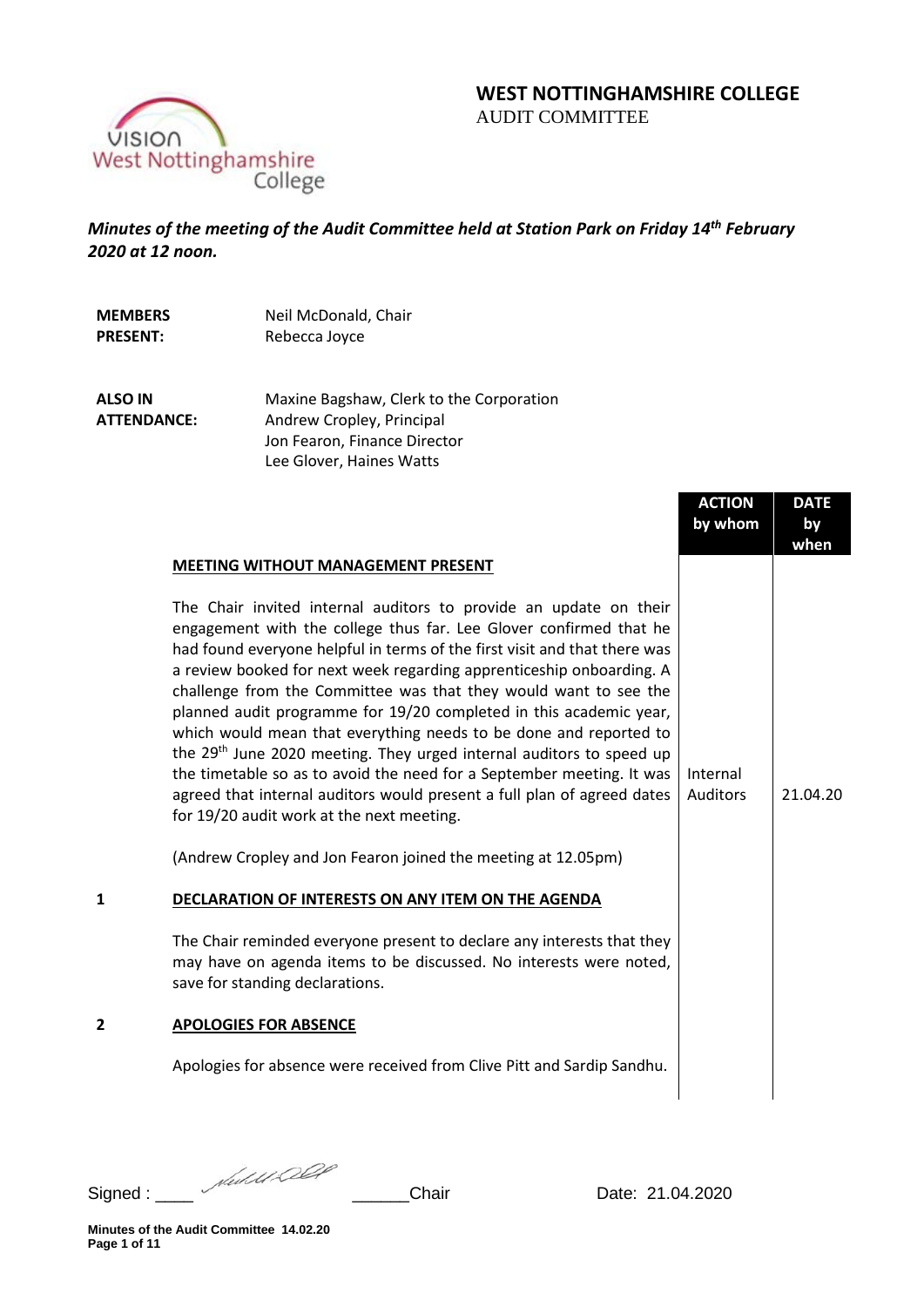# **3 MINUTES OF THE MEETING HELD ON 28TH NOVEMBER 2019**

The minutes were reviewed and it was agreed that they were an accurate record of discussions.

AGREED: to approve the minutes of the meeting held on 28<sup>th</sup> November 2019.

There were no matters arising.

## **4 ACTION PROGRESS REPORT**

The Committee were happy to note the content of the update provided and the progress being made towards implementation.

AGREED: to note the content of the updates provided.

## **5 INTERNAL AUDIT REPORTS FOR 2019/20**

1) Expenses

Internal auditors presented their detailed report and confirmed the overall view that the design of control was adequate and the effectiveness of control was also adequate. Taking account of the issues identified and the recommendations made, their opinion is that the Board can take adequate assurance that the controls upon which the organisation relies to manage risks material to the achievement of the organisation's objectives are suitably designed and effective.

Key matters brought to the Committee's attention were:

- The college expense policy states that it was due for review in November 2019, however, this review has not yet taken place,
- In relation to staff expenditure they found:
	- a) Five instances where the form had been used by governors to claim reimbursement of mileage. The form states that it should not be used for claiming mileage and is not suitably structured for this purpose. We therefore recommend that the college consider an alternative means of processing governor mileage claims, either through utilising the existing college expense form or introducing a new governor expense form.
	- b) One instance where the stated £50 limit had been exceeded.
- In relation to colleague expenses they found that;
	- a) Two instances where suitable receipts were missing; in one instance, a credit card slip had been provided. This is in contravention of the college policy, does not sufficiently demonstrate what the expenditure relates to and does not facilitate checking of expenditure.

Signed : \_\_\_\_ \_\_\_\_\_\_Chair Date: 21.04.2020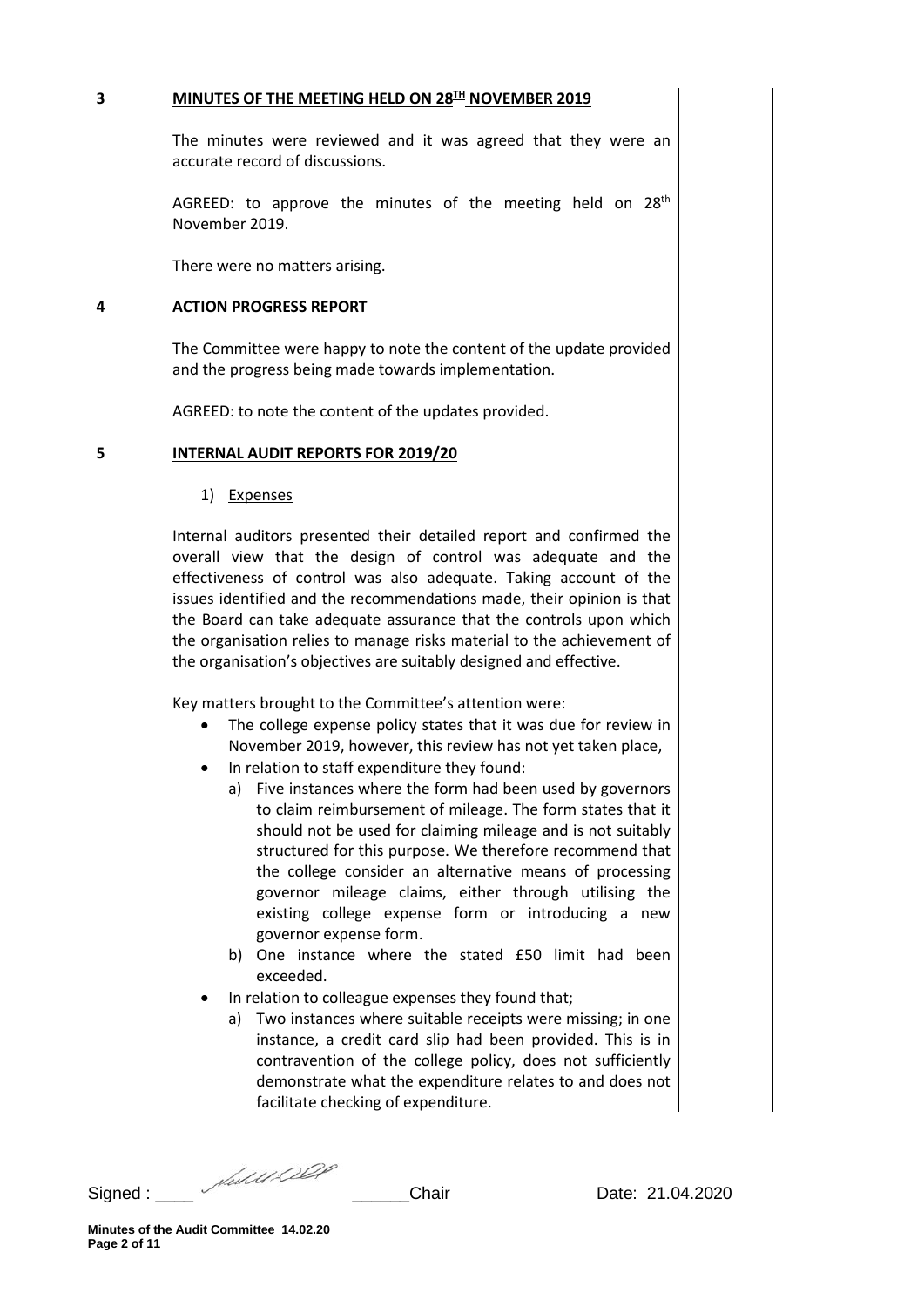- b) Two instances where alcohol had been reimbursed. This is in contravention of the college expense policy. In one instance the alcohol was recorded as a 'sandwich' on a form and in another it was claimed as part of an evening meal.
- c) One instance where mileage had been incorrectly recorded on the sheet.
- d) One instance where the claimant had exceeded the 10,000 mile upper pence per mile rate. It was explained that this was likely to be an assessor.
- e) The college does not currently have a process in place to confirm that claimants of mileage are suitably qualified to drive, hold business insurance, and that their vehicles are in a roadworthy condition supported by a valid MOT certificate.

In general discussion, the processes were described as quite laborious and the Finance Director confirmed that this was being changed with the introduction of better online systems. A challenge from the Committee was that there seemed to be a lack of low-level checking, and there were concerns that the findings seem to be statistically relevant given the sample size (i.e. ten staff expenditure forms and twenty five colleague expense forms).

The Committee agreed that there should be a culture in place of checking and challenging and they questioned whether further staff training was required. The Finance Director confirmed that there was still some work to do at the base level, in particular staff understanding of consequences. He explained that it is the manager's responsibility to check the claims submitted. A challenge from the Committee was to ensure that the finance team also has a role to play in terms of independent checking.

Internal auditors explained that the situation was slightly complicated by the fact that BKSB and WNC staff have slightly different positions. A restated challenge from the Committee was to educate staff to ensure prevention and avoid noncompliance.

The Committee then went on to consider page 8 and the comments made in relation to 'driving private vehicles for business'. Their challenge was that 'occasional' needs to literally mean just that for insurance purposes. The Finance Director confirmed that Zurich has been approached for their view on irregular and infrequent. They have confirmed that they would cover the occasional movement to accommodate meetings between sites. The Committee all agreed that there was a need to ensure that staff have business insurance cover in place if that is appropriate. A question from the Committee was whether or not the college can introduce a mileage limit trigger. A challenge from the Committee was to use the college's insurance policy

Signed : \_\_\_\_ \_\_\_\_\_\_Chair Date: 21.04.2020

**Minutes of the Audit Committee 14.02.20 Page 3 of 11**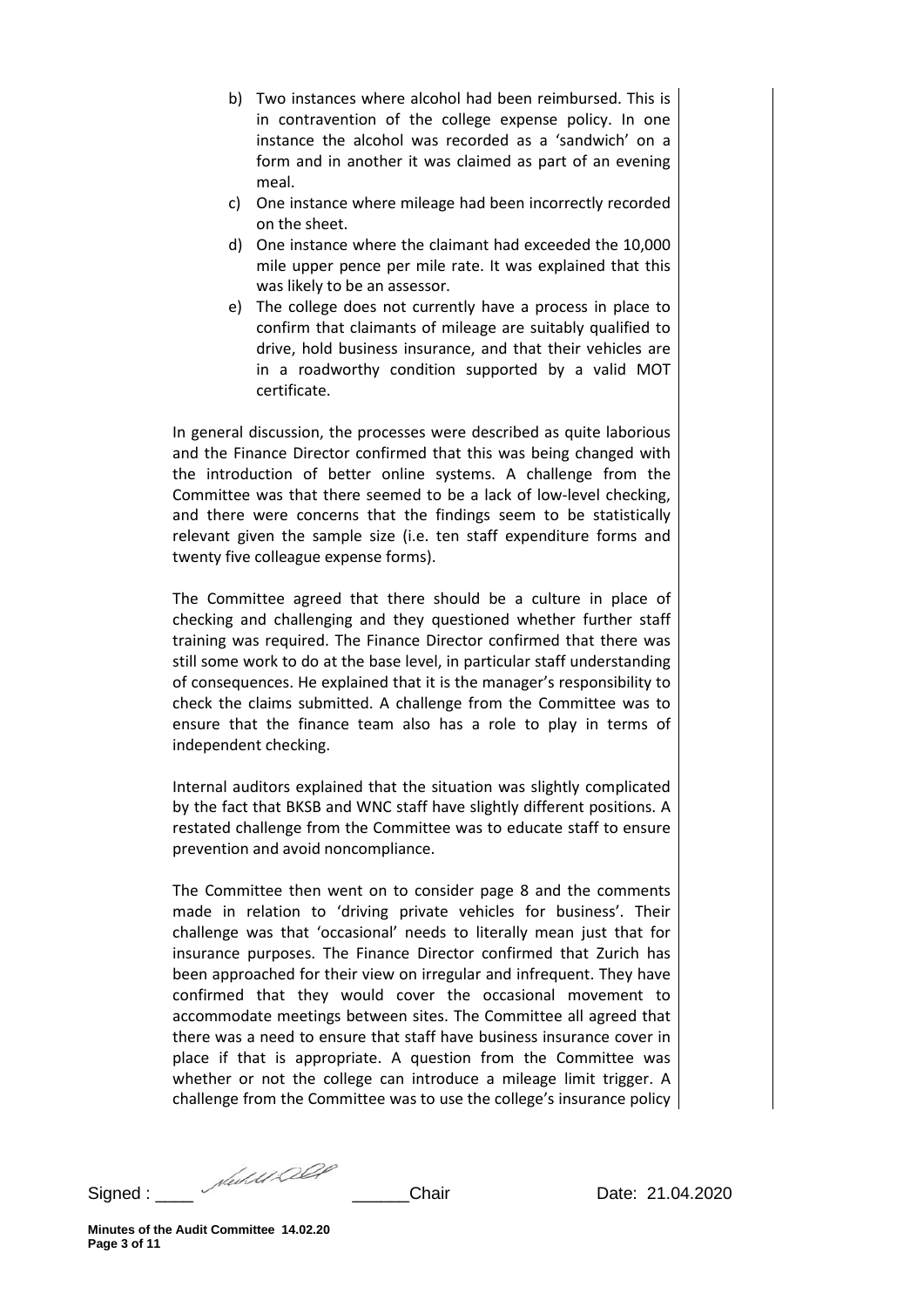| as a backstop only, and to encourage staff to have their own business<br>use cover.                                                                                                                                                                                                                                                                                                                                                                                                                                                                                                                                                                                                                                                                                                                                                                                                                                                                                                                                                                                                                            |           |              |
|----------------------------------------------------------------------------------------------------------------------------------------------------------------------------------------------------------------------------------------------------------------------------------------------------------------------------------------------------------------------------------------------------------------------------------------------------------------------------------------------------------------------------------------------------------------------------------------------------------------------------------------------------------------------------------------------------------------------------------------------------------------------------------------------------------------------------------------------------------------------------------------------------------------------------------------------------------------------------------------------------------------------------------------------------------------------------------------------------------------|-----------|--------------|
| The Committee suggested that an annual check of MOTs and<br>insurances is undertaken, however they accepted that it had to be put<br>in context and potentially that annual self-declaration would suffice.<br>The Finance Director confirmed that the college is now using a system<br>called 'compliance hub' and that emails could be used through this to<br>provide confirmation/self-declaration.                                                                                                                                                                                                                                                                                                                                                                                                                                                                                                                                                                                                                                                                                                        |           |              |
| The Finance Director confirmed that he would undertake a review of<br>the expenses policy this academic year. The Committee asked that<br>'business use' be defined clearly within the expenses policy and<br>claimable at 45 pence, rather than other staff at 40 pence for<br>infrequent use.                                                                                                                                                                                                                                                                                                                                                                                                                                                                                                                                                                                                                                                                                                                                                                                                                | <b>FD</b> | July<br>2020 |
| The Committee all agreed that the governors' form regarding expenses<br>to be claimed needed to be clarified in terms of mileage.                                                                                                                                                                                                                                                                                                                                                                                                                                                                                                                                                                                                                                                                                                                                                                                                                                                                                                                                                                              | Clerk/FD  | Feb.<br>2020 |
| 2) Follow up                                                                                                                                                                                                                                                                                                                                                                                                                                                                                                                                                                                                                                                                                                                                                                                                                                                                                                                                                                                                                                                                                                   |           |              |
| Internal auditors again confirmed that the design of control was<br>adequate and the effectiveness of control was also adequate. Key<br>matters brought to the Committee's attention were:<br>Recommendation tracker - auditors reviewed the approach to<br>tracking recommendations and made<br>a a<br>number of<br>observations, including:<br>a) The current format of the tracker creates duplication.<br>b) There were two internal audit reports that appear to have<br>been missed off the tracker. The recommendation is to<br>reduce the number of sheets, having one for outstanding<br>recommendations, one awaiting verification, and one for<br>archive: this will ease administration. The recommendation<br>is to remove the finding that led to the recommendation,<br>and just focus attention on the action required. The<br>committee indicated that it was important to ensure that<br>all recommendations arising from reports are included<br>within the tracker, and that any gaps should be more easily<br>identifiable by simplifying the format, improving accuracy<br>of reporting. |           |              |
| The Finance Director confirmed that the changes agreed have now<br>been implemented and that the tracker available for the Committee<br>today is in the new format. It was acknowledged that this will simplify<br>and allow the Committee to focus their time. In future, the intention is<br>to sort all of the same colours into a block with the red first. The<br>proposal is that amber and red items have to be signed off as<br>concluded by auditors, whereas green items can be self-certified as<br>completed by the college. Any blue items will be those that are                                                                                                                                                                                                                                                                                                                                                                                                                                                                                                                                 |           |              |

Signed : \_\_\_\_ \_\_\_\_\_\_Chair Date: 21.04.2020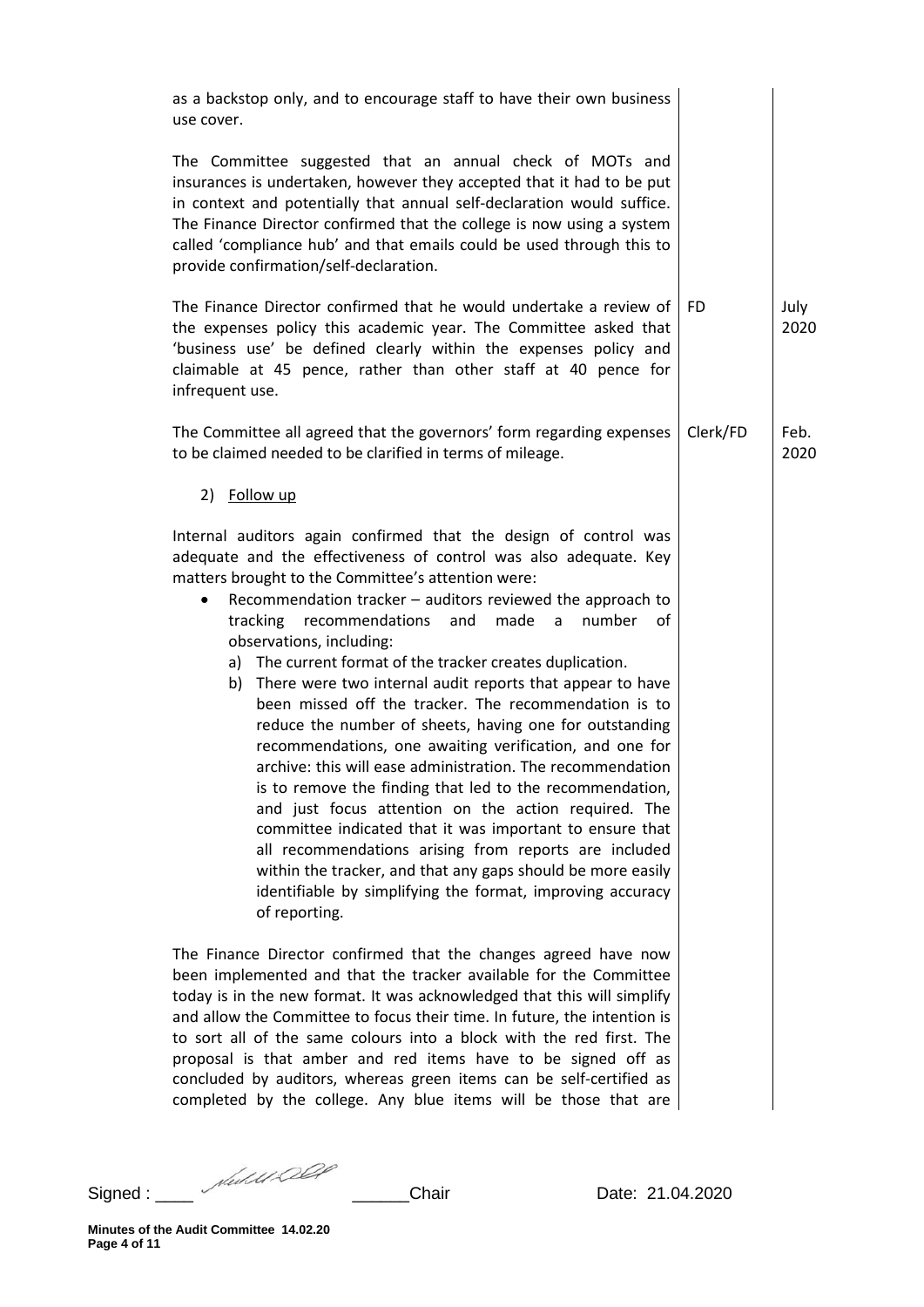|   | completed. A challenge from the Committee, in terms of streamlining<br>the content of the tracker, is to make sure that the recommendation<br>makes sense with the context text taken away.                                                                                                                                                                                                                                                                                                                                                                                                                                                                                                                    |                                                                      |                                                       |
|---|----------------------------------------------------------------------------------------------------------------------------------------------------------------------------------------------------------------------------------------------------------------------------------------------------------------------------------------------------------------------------------------------------------------------------------------------------------------------------------------------------------------------------------------------------------------------------------------------------------------------------------------------------------------------------------------------------------------|----------------------------------------------------------------------|-------------------------------------------------------|
|   | AGREED: to note the content of the reports provided.                                                                                                                                                                                                                                                                                                                                                                                                                                                                                                                                                                                                                                                           |                                                                      |                                                       |
| 6 | <b>INTERNAL AUDIT PLANNED ACTIVITY</b>                                                                                                                                                                                                                                                                                                                                                                                                                                                                                                                                                                                                                                                                         |                                                                      |                                                       |
|   | Internal auditors presented minor amendments to the assignment brief<br>for apprentice on-boarding 2019/20. They explained that they are<br>booked to start and complete the audit work next week. Their<br>intention is to use a good-sized sample, as it is usual within FE to see<br>delay. They will focus on this academic year to see current practice. The<br>Principal indicated that what is hoped for is to see that the systems in<br>place are efficient and effective. The Committee all agreed that, if<br>internal auditors see best practice elsewhere, it would be incredibly<br>helpful to share in terms of any recommendations.                                                            |                                                                      |                                                       |
|   | A challenge from the Committee was to ensure that the sample size<br>covers a broad range of curriculum areas. They asked that the points<br>made in the external ILR audit be cross-referenced and that areas are<br>audited following the changes made in response to this.                                                                                                                                                                                                                                                                                                                                                                                                                                  |                                                                      |                                                       |
|   | In terms of the other planned areas of audit, a challenge from the<br>Committee was that they want to see the scopes/assignment briefs<br>before the work is done. It was acknowledged that there will be further<br>work to do before the next planned meeting date in April, therefore<br>auditors will circulate assignment briefs in relation to any work that is<br>to be done before 21 <sup>st</sup> April 2020. It was also agreed that the 20/21<br>proposed plan would be presented for initial discussion at the June<br>meeting. They asked that internal auditors provide a timetable of<br>proposed work for the July to November 2020 period, with this being<br>presented to the June meeting. | Internal<br>auditors<br>Internal<br>auditors<br>Internal<br>auditors | Feb-<br>April<br>2020<br>June<br>2020<br>June<br>2020 |
|   | In terms of other areas of audit planned for the year, these include:<br>Student records<br>Core financial controls<br>$\bullet$<br>Curriculum planning<br>Employer engagement<br>٠<br>Risk management<br>٠                                                                                                                                                                                                                                                                                                                                                                                                                                                                                                    |                                                                      |                                                       |
|   | AGREED: to note the content of the update provided.                                                                                                                                                                                                                                                                                                                                                                                                                                                                                                                                                                                                                                                            |                                                                      |                                                       |

Signed : \_\_\_\_ \_\_\_\_\_\_Chair Date: 21.04.2020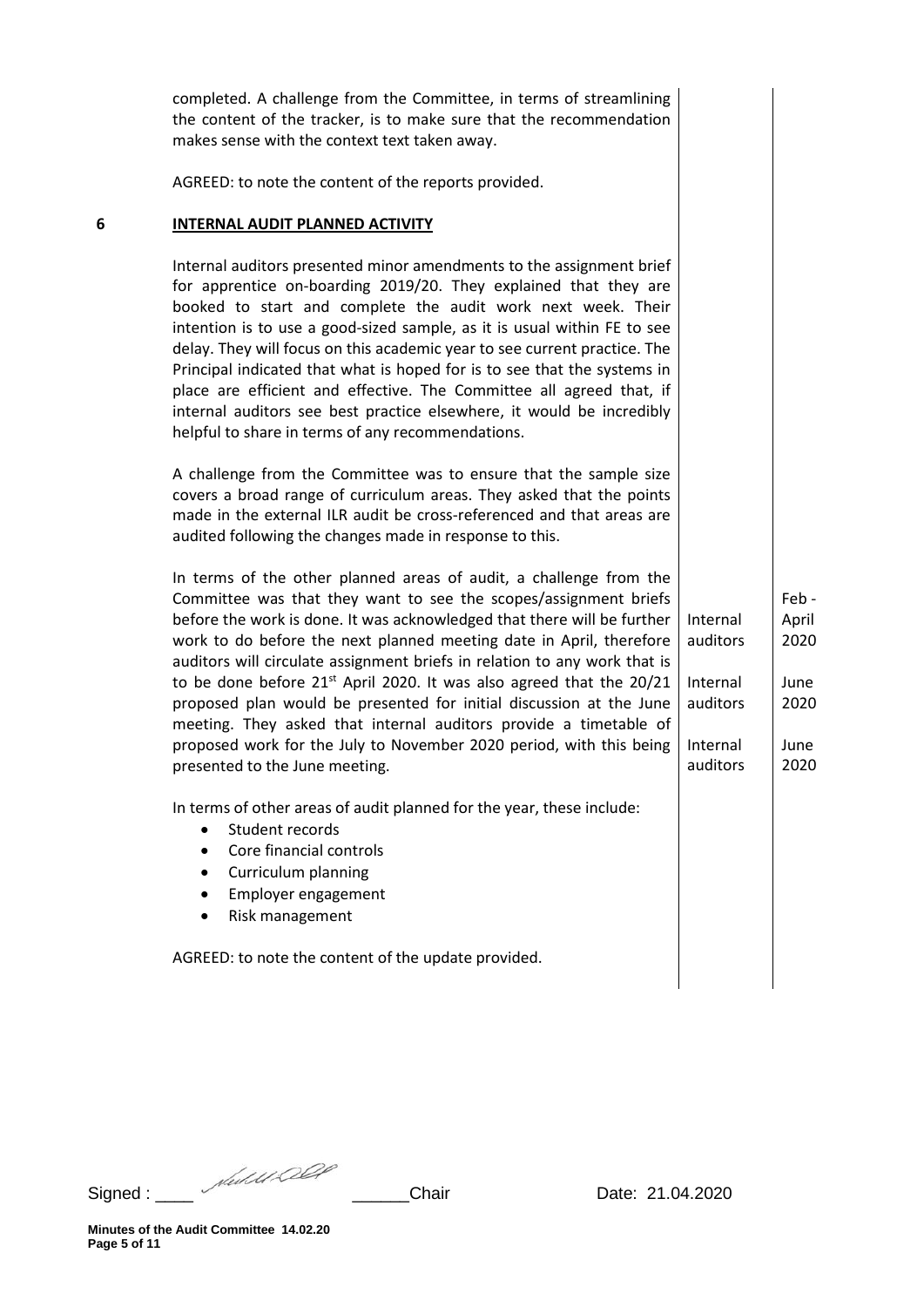# **7 ESFA FUNDING ASSURANCE REVIEW – FINAL REPORT**

The Finance Director introduced this item and particularly drew the Committee's attention to annex A, which confirms an error rate of 0%. It was acknowledged that this was exceptional and that, generally, whilst the college is not perfect, it is very good and much improved. He explained that there is an error rate tolerance of up to 5% before any funding adjustments. The outcome of the audit identified some relatively minor points and gave the team experience to see where ILR auditors focused their attention; these are areas that will be internally checked with a high degree of frequency.

The Finance Director indicated that they then went on to do additional tests where there was no tolerance level and that, in these areas, any errors do have an immediate funding impact. He confirmed that auditors have a tool that identifies ineligible learners and therefore some errors are anticipated. As an overview, the college's early ability to plan off the job training caused an issue. At audit, the college was asked to evidence the 20% off the job training from a 100% sample. He admitted that the college's initial collection of evidence internally and with subcontractors was weak, therefore this has led to some clawback. He provided assurance that the college was aware of this and had made internal changes, however, apprentices who had already finished were not reviewed, and these were included within the audit sample size.

He confirmed that the team is pursuing subcontractors for clawback, however, it is not envisaged that this will be with much success as the college no longer has any ongoing commercial relationship with these companies.

A challenge from the Committee was to ensure that college contracts with any subcontractor cover this point regarding evidence requirements and entitlement to clawback. They also asked that contracts be checked to ensure that they cover all of the subcontracting rules.

Overall, the Committee felt that this was a very positive report and that there was clear evidence that the college was moving in the right direction. The Committee made the observation that the use of One File is critically important in terms of evidence, as there are so many aspects of activity that are recorded within it; therefore, a really robust approach to compliance needs to be in place.

AGREED: to note the content of the report provided.

# **8 COMPOSITE COLLEGE RECOMMENDATIONS REPORT**

The Finance Director presented the tracker and confirmed that it was

Signed : \_\_\_\_ \_\_\_\_\_\_Chair Date: 21.04.2020

**Minutes of the Audit Committee 14.02.20 Page 6 of 11**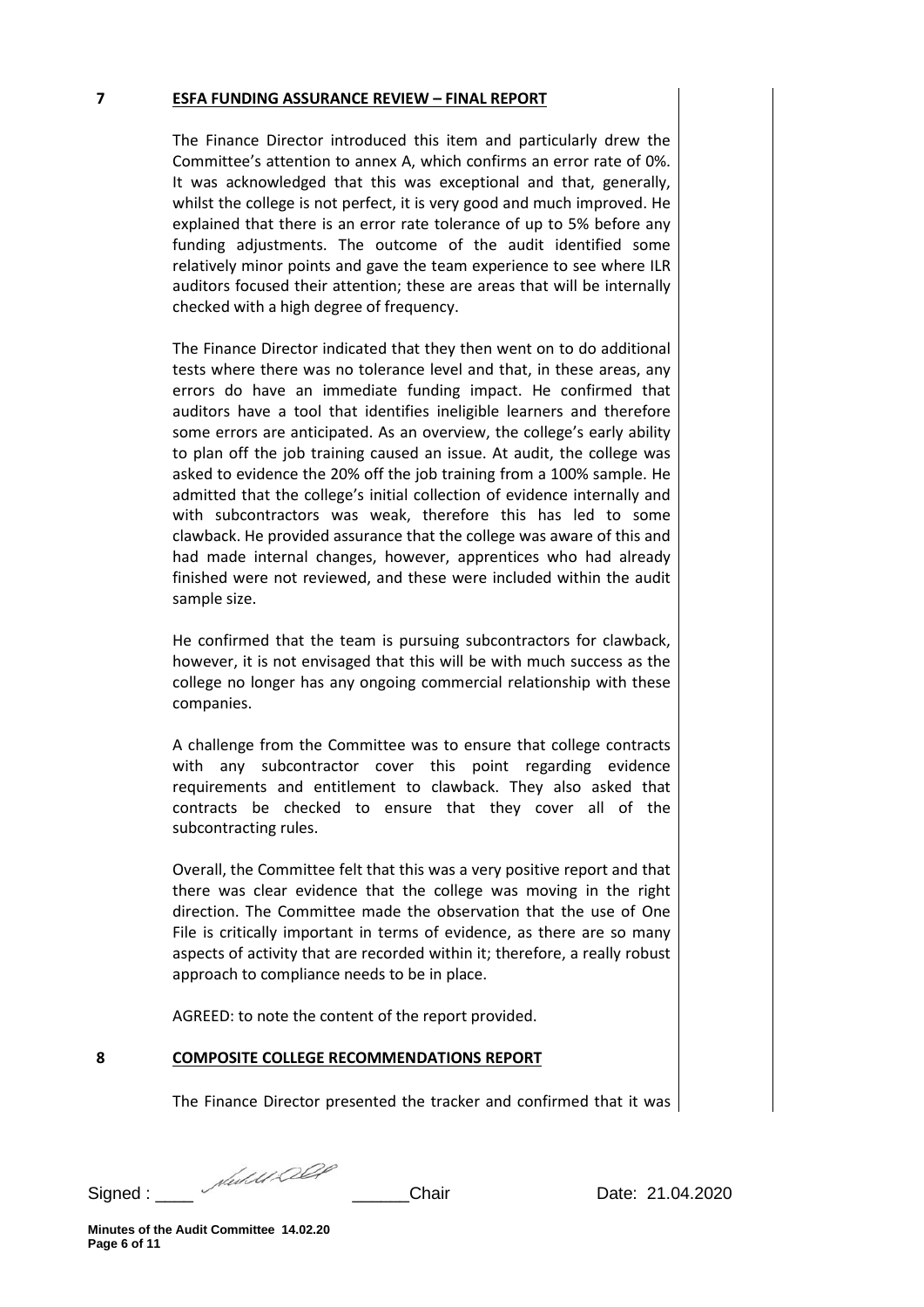now in the new format, however, the team has not yet had the opportunity to group into colours and populate the commentary. In relation to the fourth column, it was agreed that any alternative actions agreed at Audit Committee meetings would also be inserted.

AGREED: to note the content of the update provided.

## **9 NON-AUDIT SERVICES PROVIDED BY IA/EA 2019/20**

The Finance Director confirmed that there were no non-audit services undertaken to date, however, it is the intention to ask Haines Watts to undertake the annual subcontract audit. This will be a separate engagement.

AGREED: to note the content of the update provided.

# **10 RISK REGISTER 2019/20**

The Finance Director introduced this item and confirmed that the yellow '=' signs represent non-movements, and the intention at this meeting is to focus on the risks that have increased or decreased. The following points were noted:

- There has been a new risk added in relation to construction centre staffing. Identifying and addressing issues is adding a new level of risk. The Principal confirmed that some good progress was being made in terms of recruitment, however, there was still work to do.
- In relation to line 12, the college has had some success regarding OfS as they have now been notified that the college will not provide HE next year. This means that the risks around this area have diminished and the OfS is taking a much lighter touch in terms of its interaction with the college. All acknowledged that it was very difficult for FE providers in a HE environment.
- Line 30 will be removed from the risk register once the NTU agreement has been signed.
- Risks associated with line 8 are likely to increase.

The Committee questioned when the risk appetite was last reviewed. They indicated that they would like to consider this as part of the risk strategy review, which is scheduled for the next meeting. FD April

The Committee made the observation that it was really pleasing to see the risk register being enhanced over time. It was confirmed that it is reviewed by the Executive team each week, with some weeks involving more in-depth discussions than others.

AGREED: to note the content of the update provided.

2020

**Minutes of the Audit Committee 14.02.20 Page 7 of 11**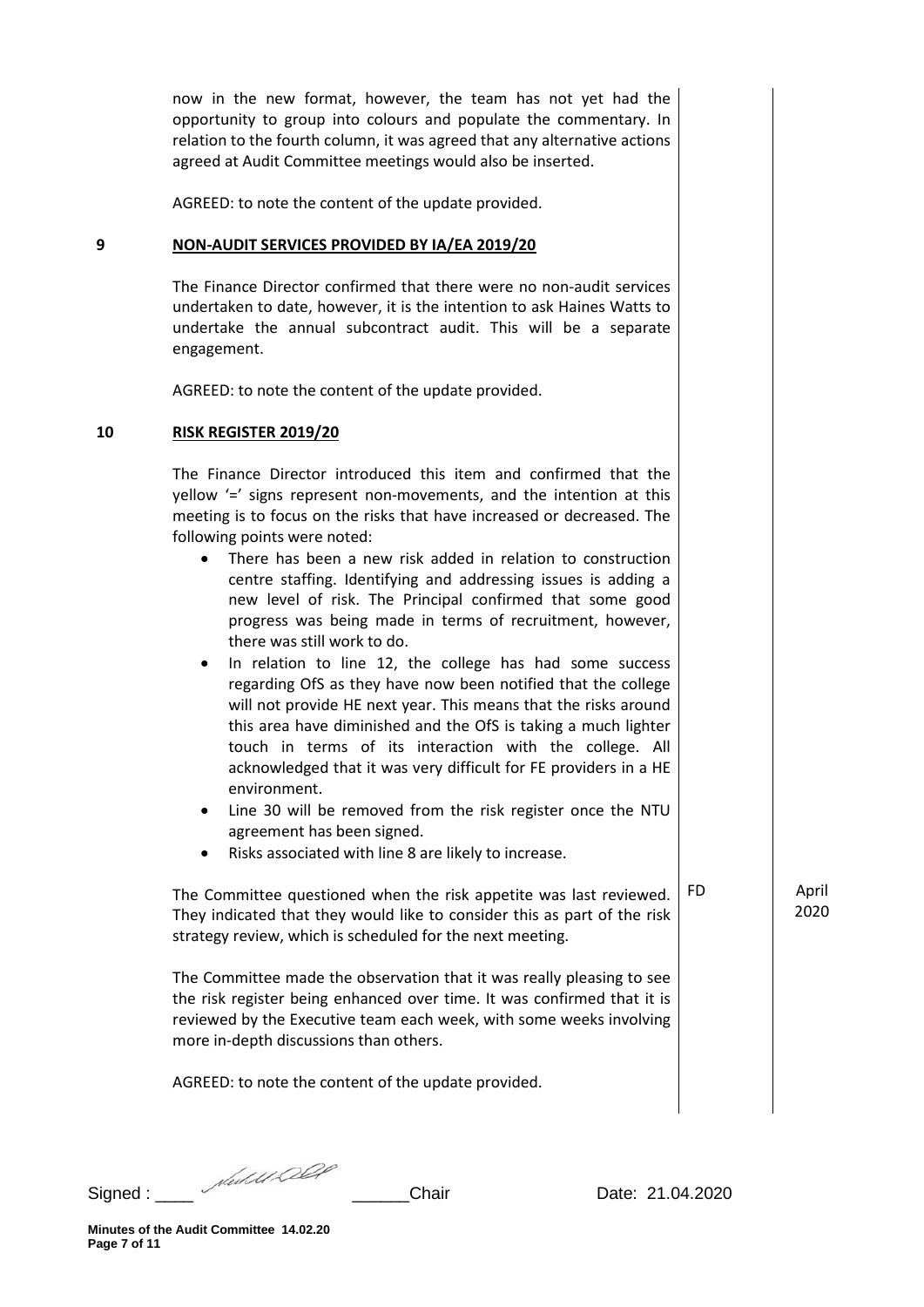#### **11 INTERNAL DEEP DIVES – TIMETABLE**

The Finance Director provided a verbal update and confirmed that the Finance & Estates Committee received a report, at its last meeting, on areas where there is poor contribution. One of these is catering, both in terms of the outlets and the curriculum areas. He advised that the college was looking to better integrate the curriculum and the commercial activity so as to make it one business. He provided assurance that reviews in relation to this are being undertaken by the Finance & Estates Committee on a periodic basis.

It was confirmed that curriculum planning is now taking place and that there are two strands of reports to go to both the Finance & Estates Committee and the Standards Committee. The Principal expressed the view that curriculum changes and improvements are all part of the cultural change programme.

AGREED: to note the content of the update provided.

## **12 REVISED INTERNAL CONTROLS TO MONITOR LEARNER DATA**

The Finance Director provided a verbal update and confirmed that the ILR audit outcome shows that the college is making really good progress. Planned developments are now focused on timeliness and utility of data. He confirmed that the trend was very much going in the right direction with 0% error rates regarding general audit being a real positive.

He confirmed that, at the next meeting, he would share the enhanced processes regarding evidencing 20% off the job training.

In terms of data, the Finance Director indicated that there are four risk areas; these are:

- 1) Off the job training. He explained that the college is selfdeclaring any failures, therefore there was no risk to funding as it was not being claimed. It was explained that the Standards Committee will pick up 'off the job' tracking as part of their suite of reports.
- 2) Apprenticeship funding. The Finance Director confirmed that the team is very close to refining a report that shows actual and forecast activity, so that staff can track the position for each stream of apprenticeship provision. This will be reported to the Finance & Estates Committee.
- 3) AEB the Finance Director confirmed that the college is almost in a position to run the same report for AEB and that this is considered to be a risk as the college put a stop on some of its subcontracted activity, so there is still a gap to make up.
- 4) 16-18 numbers the college has circa 2,700 learners and the system is currently showing 800 as below 540 guided learning

Signed : \_\_\_\_ \_\_\_\_\_\_Chair Date: 21.04.2020

FD April 2020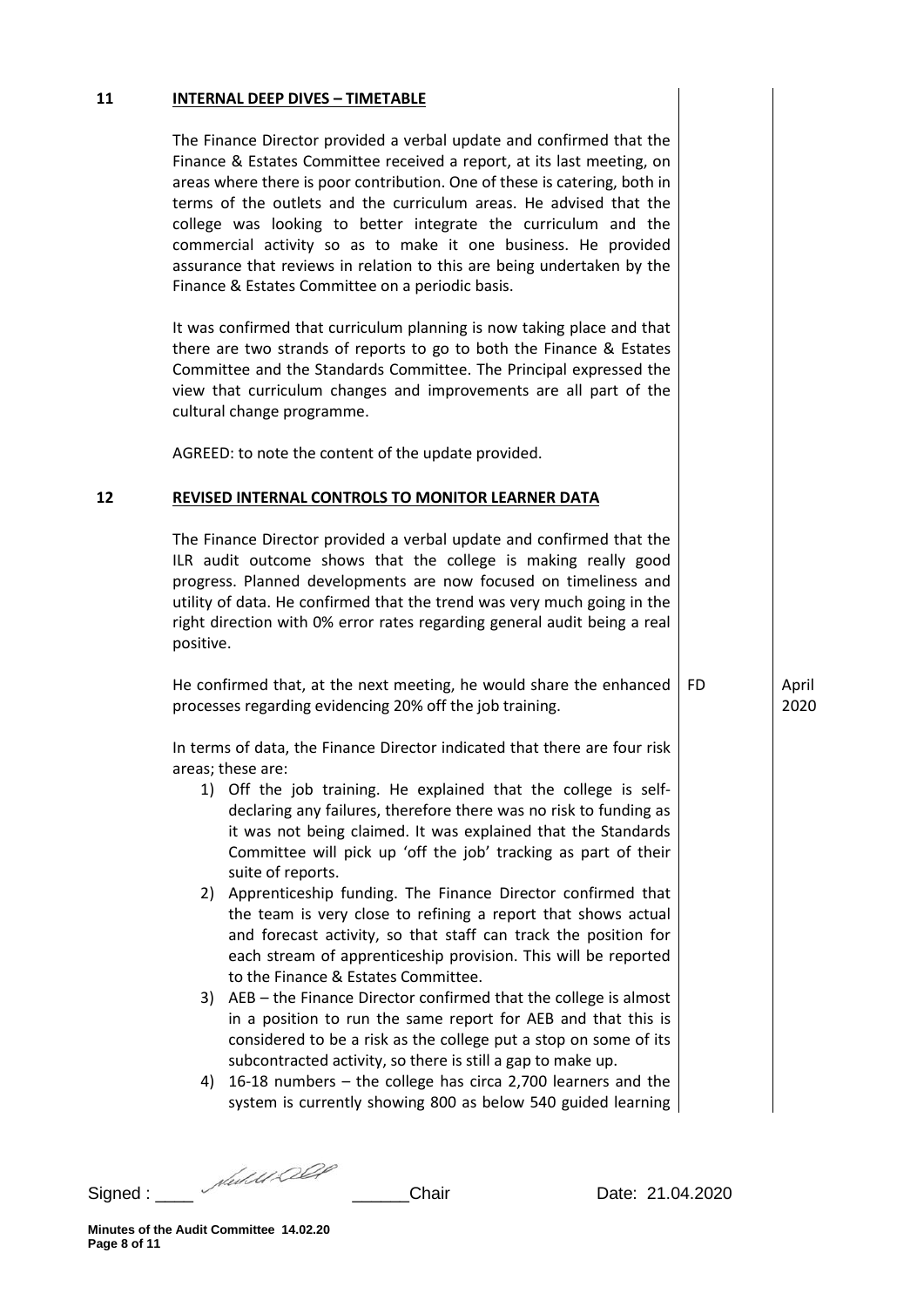|    | hours. This has been identified as a risk and, if not addressed,<br>will have an impact on funding. He confirmed that the college<br>has to track and act on this and the expectation is that it will be<br>possible to get down to a figure of between 70 and 80 learners<br>by the end of the year. He confirmed that, going forward, it is<br>important for the college to see learners in financial terms and<br>not just numbers, and that this is something to be monitored<br>by the Finance & Estates Committee.                                                                             |                           |                      |
|----|------------------------------------------------------------------------------------------------------------------------------------------------------------------------------------------------------------------------------------------------------------------------------------------------------------------------------------------------------------------------------------------------------------------------------------------------------------------------------------------------------------------------------------------------------------------------------------------------------|---------------------------|----------------------|
|    | AGREED: to note the content of the update provided.                                                                                                                                                                                                                                                                                                                                                                                                                                                                                                                                                  |                           |                      |
| 13 | <b>EXCEPTIONS REPORT</b>                                                                                                                                                                                                                                                                                                                                                                                                                                                                                                                                                                             |                           |                      |
|    | The Finance Director confirmed that there were no exceptions to<br>report to the Committee.                                                                                                                                                                                                                                                                                                                                                                                                                                                                                                          |                           |                      |
| 14 | DPO ANNUAL REPORT FOR 2019                                                                                                                                                                                                                                                                                                                                                                                                                                                                                                                                                                           |                           |                      |
|    | The Committee reviewed the report prepared by the Director of IT and<br>Learning Resources and their challenge was that, from the text<br>provided, they could not be certain that the college is GDPR and data<br>protection compliant. They asked that the Clerk approach the Director<br>of IT and Learning Resources to obtain assurance on this. They<br>described it as a good update report but felt that it did not give<br>sufficient assurance regarding compliance. If the college is not<br>compliant, they would ask for sight of a timetable for getting the<br>college to compliance. | Clerk                     | Feb<br>2020          |
|    | The Committee questioned whether the college was undertaking the<br>cyber essentials package. Assurance was given that security at the<br>college is as good as in other colleges.                                                                                                                                                                                                                                                                                                                                                                                                                   |                           |                      |
|    | AGREED: to note the content of the update provided.                                                                                                                                                                                                                                                                                                                                                                                                                                                                                                                                                  |                           |                      |
| 15 | <b>COMPLIANCE REPORT / POSITION STATEMENT REGARDING THE 15</b><br><b>ACTIONS RECOMMENDED FOLLOWING THE BOURNVILLE REPORT</b>                                                                                                                                                                                                                                                                                                                                                                                                                                                                         |                           |                      |
|    | The Finance Director presented this item and all agreed that the<br>summary provides assurance. It was confirmed that the college has<br>something in place for each of the compliance parts as part of annual<br>planning. It was agreed to undertake a review of this in February each<br>year.                                                                                                                                                                                                                                                                                                    | Principal /<br>FD / Clerk | Feb.<br>each<br>year |
|    | AGREED to note the content of the update provided.                                                                                                                                                                                                                                                                                                                                                                                                                                                                                                                                                   |                           |                      |
| 16 | <b>ESFA ANNEX D ANTI-FRAUD CHECKLIST FOR POST 16 PROVIDERS</b>                                                                                                                                                                                                                                                                                                                                                                                                                                                                                                                                       |                           |                      |
|    | The Finance Director introduced this item and an improvement<br>observation made by the committee was in terms of what the college                                                                                                                                                                                                                                                                                                                                                                                                                                                                   |                           |                      |

Signed : \_\_\_\_ \_\_\_\_\_\_Chair Date: 21.04.2020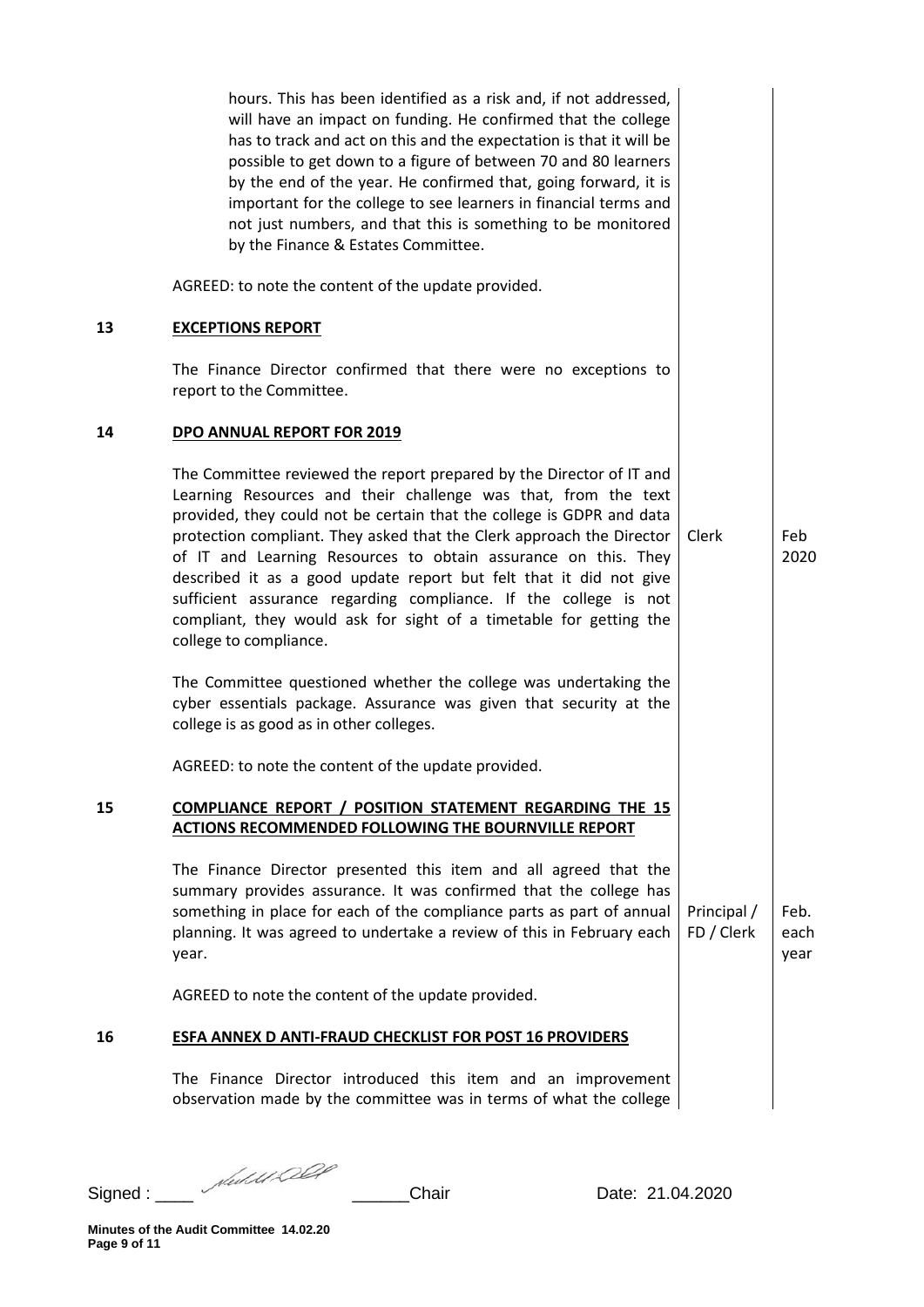actually does and the evidence. For example, in relation to line 5, an internal audit of expenses has been commissioned. It was agreed that an extra 'evidence' column would be added and populated. The Finance Director advised that the college does not yet have an antifraud strategy and the intention is to develop this and then present to the next meeting.

March 2020

FD

FD

21.04.20

AGREED to note the content of the update provided.

# **17 RISK MANAGEMENT STRATEGY 2019/20**

The Finance Director presented this document and confirmed that only minor changes were proposed. Key matters brought to the Committee's attention were:

- Page  $6 -$  the risk appetite no proposed changes following executive team review.
- Page  $7 -$  the Committee were invited to review and form a view on whether or not the risk scores were too high. He confirmed that this table has been reviewed by the executive rather than simply rolling forward.
- Section 9.1 to read 'he' instead of 'she'.
- 8.3 the Committee indicated that they would like to see more structure introduced, for example, when things are to be done. It was acknowledged that this is part of the cultural development required with staff.
- 1.3 the committee felt that the reference to the 'Turnbull report' was somewhat out of date and should now refer to the UK Code of Corporate Governance.
- $3.6 -$  to reflect what the college actually does, as it does more than is stated

In general discussion, it was acknowledged that, operationally, this meets the needs of the organisation, but the Committee felt that it could be improved. It was agreed that this would be reviewed as part of the risk management internal audit. Internal auditors confirmed that they will:

- Look at risk appetite
- Undertake a survey
- Look at the draft strategy and then make recommendations.

In light of the above, it was agreed that the updated strategy proposed would not be agreed at this meeting but instead would be rolled forward and subject to internal audit review.

AGREED to note the content of the update provided.

**18 AOB**

There were no items of additional business.

Signed : \_\_\_\_ \_\_\_\_\_\_Chair Date: 21.04.2020

**Minutes of the Audit Committee 14.02.20 Page 10 of 11**